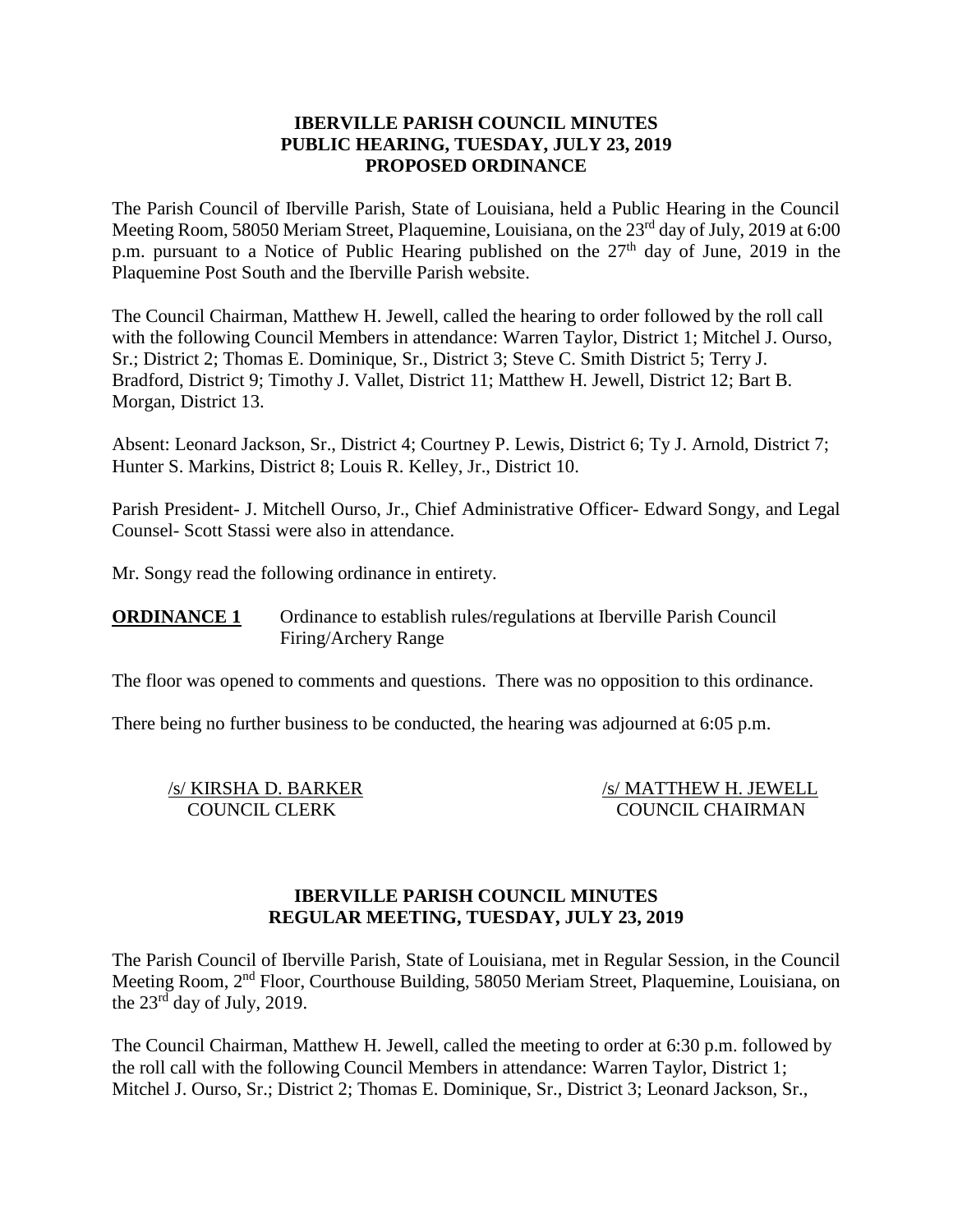District 4; Steve C. Smith District 5; Ty J. Arnold, District 7; Terry J. Bradford, District 9; Louis R. Kelley, Jr., District 10; Timothy J. Vallet, District 11; Matthew H. Jewell, District 12; Bart B. Morgan, District 13.

Absent: Courtney P. Lewis, District 6; Hunter S. Markins, District 8.

Parish President- J. Mitchell Ourso, Jr., Chief Administrative Officer- Edward Songy and Legal Counsel- Scott Stassi were also in attendance.

A quorum was present and due notice had been published on the  $14<sup>th</sup>$  day of July, 2019 in the Plaquemine Post South and the Iberville Parish website. The Pledge of Allegiance followed.

Council Chairman Jewell called for anyone wanting to make public comments to register with the Clerk. The following four individuals registered to speak during the Resolution Committee Meeting: Rodney Wilson, Pat Ishmael, Nick Johnson, and Isaac "Ike" Jackson, Jr.

#### ADDENDUM

Upon a motion by Councilman Kelley, and seconded by Councilman Arnold, it was moved to go into addendum and add the following items to the agenda. The motion having been duly submitted to a vote was duly adopted by the following yea and nay votes on roll call:

YEAS: Taylor, Ourso, Dominique, Jackson, Smith, Arnold, Bradford, Kelley, Vallet, Morgan. NAYS: None. ABSTAIN: None. ABSENT: Lewis, Markins.

The motion was declared adopted by the Chairman.

- A) Introduction of Ordinance- Ordinance to provide for Overweight/Oversize Load Transport Permit(s) on Parish roadways and temporary use of C.M. (Mike) Zito Center for offloading/storage of overweight/oversize vessels
	- Added to the agenda under Old Business as an emergency ordinance.
- B) Consideration of Variance for RCDD, LLC property
	- This agenda item was passed on.

Upon a motion by Councilman Kelley, and seconded by Councilman Dominique, it was moved to go out of addendum. The motion having been duly submitted to a vote was duly adopted by the following yea and nay votes on roll call:

YEAS: Taylor, Ourso, Dominique, Jackson, Smith, Arnold, Bradford, Kelley, Vallet, Morgan. NAYS: None. ABSTAIN: None. ABSENT: Lewis, Markins.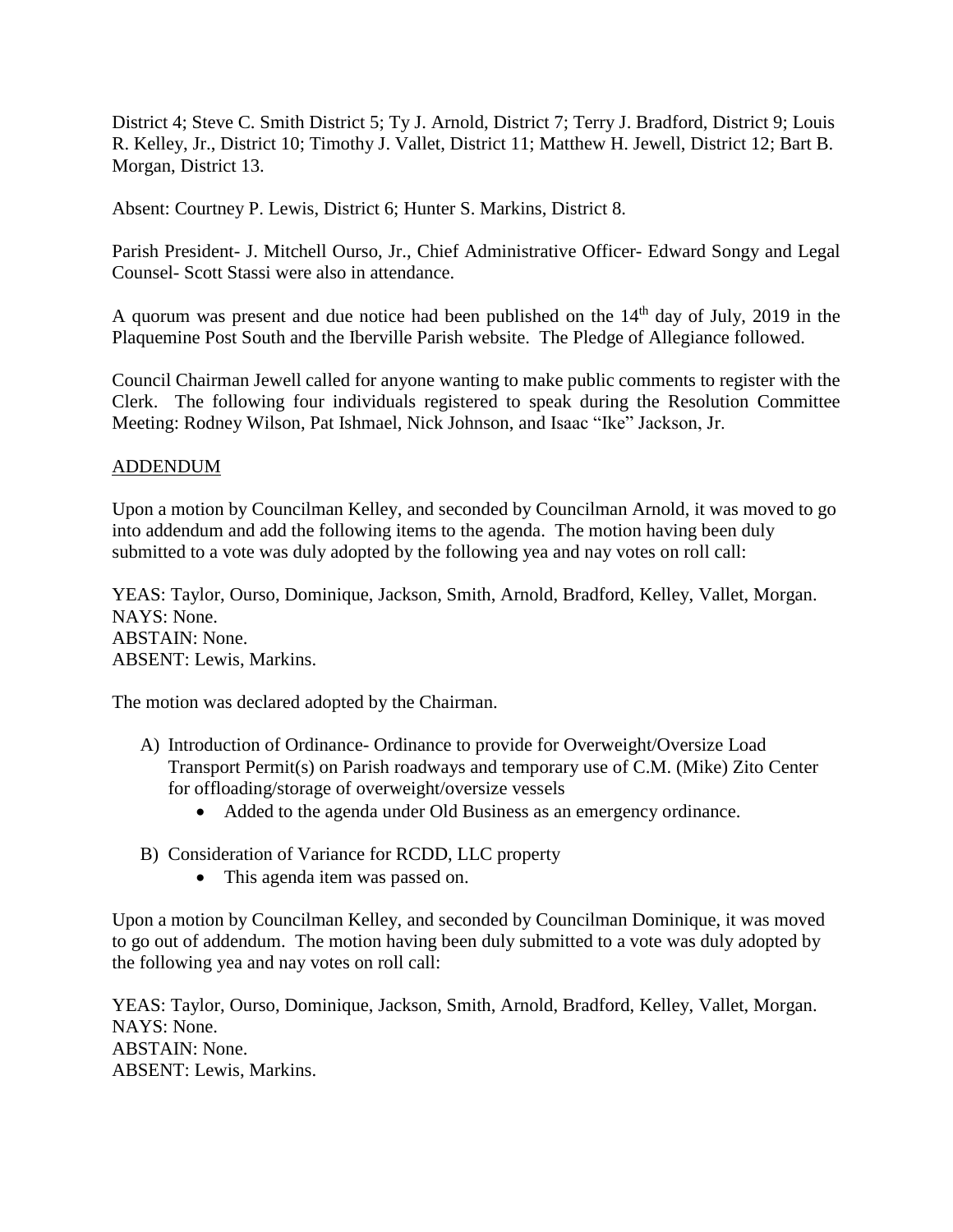The motion was declared adopted by the Chairman.

### PRESENTATIONS AND APPEARANCES

A) Recognition of the following teams by IPRD Director, Dwayne Boudreaux

- $\bullet$  5 & 6 Year Old Machine Pitch Team 2nd place in the District Tournament and 2nd place in the Louisiana State Cal Ripken Tournament
- 9 Year Old Boys Baseball Team 1st place in the District Tournament
- 10 Year Old Boys Baseball Team 2nd place in the District Tournament and 1st place in the Louisiana State Cal Ripken Tournament.

IPRD Director, Dwayne Boudreaux called upon each player on each team to come forward and receive their awards. Pictures were taken of each team for the newspaper. Councilman Dominique thanked the coaches and IPRD Director, Mr. Dwayne Boudreaux.

- B) Audit Presentation by Baxley & Associates- Ms. Margaret Pritchard
	- Ms. Margaret Pritchard, representing Hugh Baxley and Associates, LLC. presented the 2018 Iberville Parish Comprehensive Annual Financial Report.
	- Page 17 consolidate fire department, rifle range, new council on aging in white castle, utility department, net pension total new item under assets, net position total 107 million, which increased 9.1 million a healthy financial increase in the last year
	- Ms. Pritchard began summarizing page 17 of the audit report which is the statement of net position. Total assets for the year was \$206,769,133 which increased \$10.2 million over the previous year. Cash and cash equivalents increased \$3.4 million. Total of capital assets net of depreciation increased \$5.4 million over the previous year. The net pension asset totaled \$764,907 and is a new item under assets this year. Total liabilities was \$27,118,700 which decreased \$2 million over the previous year. The total net position was \$179,101,807 which increased \$9.1 million for the year.
	- Ms. Pritchard began summarizing page 18 which is the statement of activities. The expenses for governmental funds was \$35,283,351 which decreased \$2.5 million over the previous year. The parish wide water operation fund decreased \$3 million due to the closing of the BP settlement claims. The business type activities for water, natural gas, and sewer totaled \$6,589,664 which increased \$720,000 over the year. The total expenses for Waterworks District No. 3 are now included in this line item. The primary governmental total for charges for services was \$3,189,156 which increased by less than 2%. The utilities department total for charges for services was \$6,342,663 which increased 14% due to gas and water sales including Waterworks District No. 3. The operating capital grants increased about \$6.2 million over the previous year. The total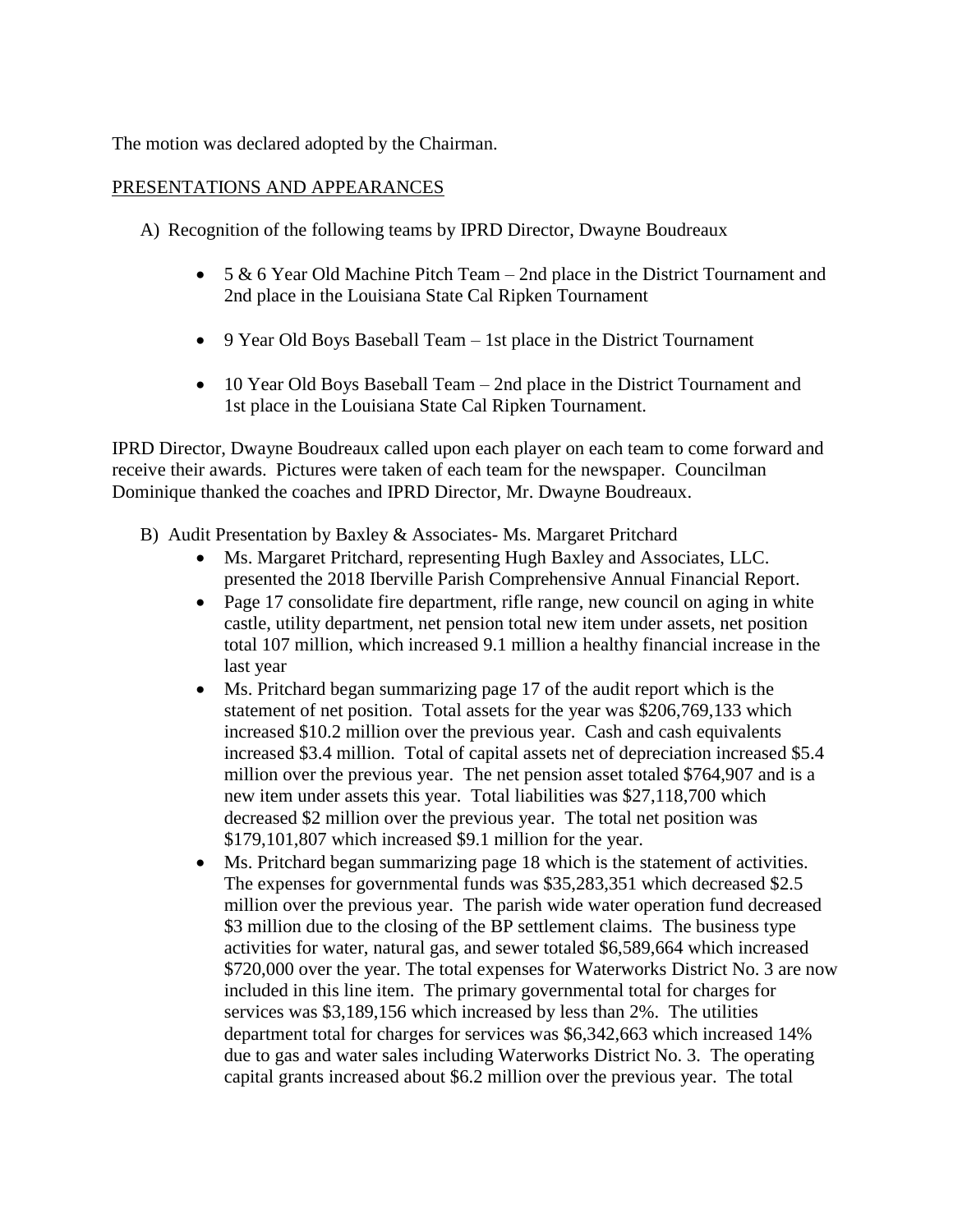general revenues and transfers was \$35,664,758 which decreased about \$149,000 over the previous year. The change in net position was \$9,016,329 for the year.

- Ms. Pritchard began summarizing page 146 which is the findings of the financial statement audit. There was one finding for the 2018 budget in which the Office of Emergency Preparedness Fund (Special Revenue Fund), actual expenditures exceeded budgeted expenditures by 49%. They recommended that management implement procedures to monitor budget to actual comparisons and amend budgets as necessary to comply with the Louisiana Local Government Budget Act. Management concurs that the actual expenditures exceeded solely due to the timing of federal revenues and expenditures. Procedures have been put in place to capture and amend the budget for additional revues and expenditures. They are working on having those potential grant revenues captured in the budget amendment process.
- The Agreed Upon Procedures had three findings, and were reviewed on pages 151 and 153.

## APPROVAL OF MINUTES

Upon a motion by Councilman Taylor, and seconded by Councilman Arnold, it was moved to wave the reading of the minutes of June 18, 2019 and approve as written. The motion having been duly submitted to a vote was duly adopted by the following yea and nay votes on roll call:

YEAS: Taylor, Ourso, Dominique, Jackson, Smith, Arnold, Bradford, Kelley, Vallet, Morgan. NAYS: None. ABSTAIN: None. ABSENT: Lewis, Markins.

The motion was declared adopted by the Chairman.

### PRESIDENT'S REPORT

President Ourso reported on the following:

• President Ourso stated there was no President's Report tonight.

## FINANCIAL REPORT

Finance Director, Randall Dunn stated if the Council has any questions about the Annual Financial Audit to please contact him or Ms. Margaret Pritchard.

## OLD BUSINESS

## **ORDINANCE IPC# 010-19**

## **ORDINANCE ADOPTING RULES AND REGULATIONS FOR THE IBERVILLE PARISH PUBLIC SHOOTING/ARCHERY RANGE**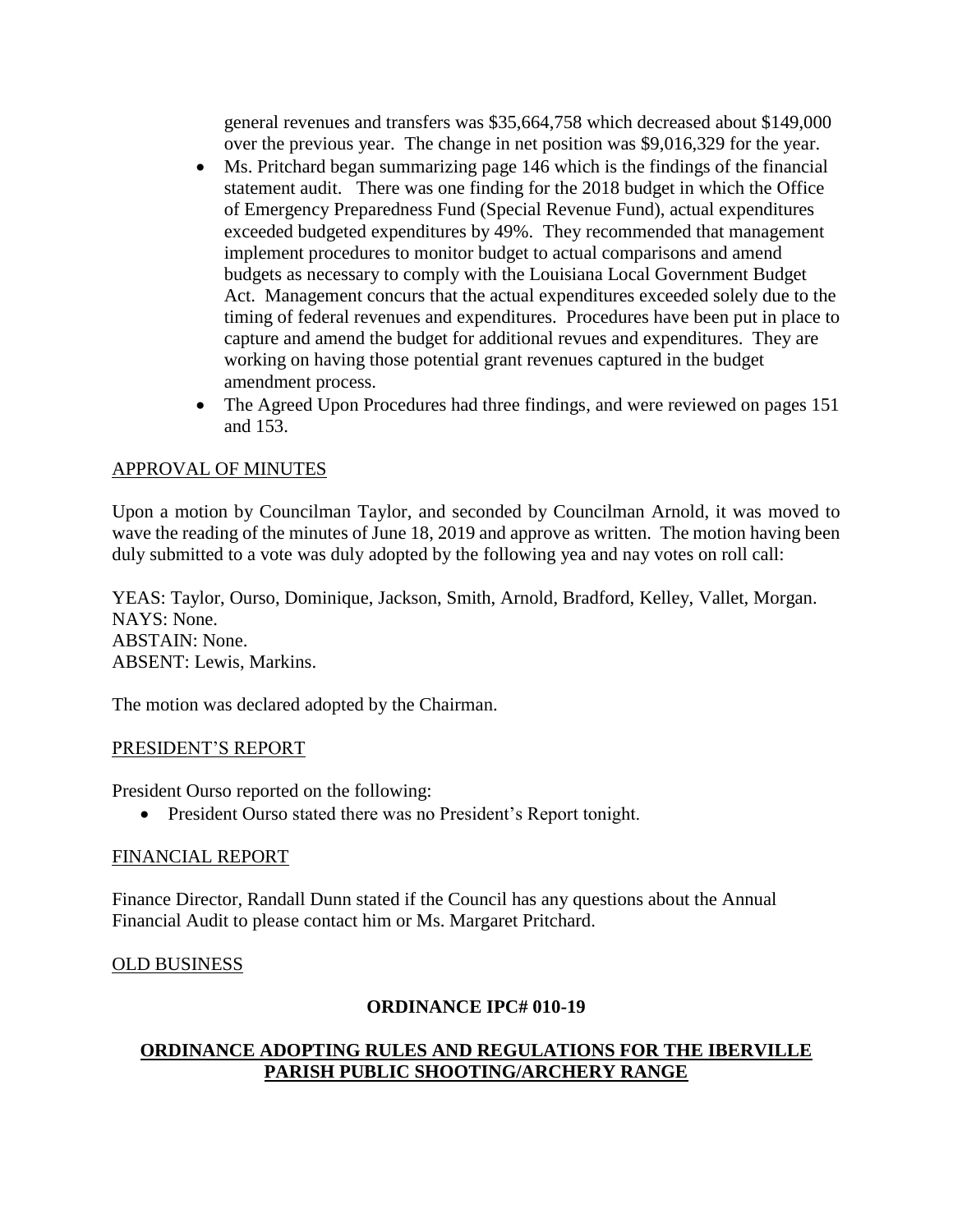WHEREAS, the Iberville Parish Council has the power, jurisdiction, and authority to operate, regulate and control the Iberville Parish Public Shooting/Archery Range and establish such rules and regulations pursuant to Section 2-11 of the Home Rule Charter.

 WHEREAS, the Iberville Parish Council desires to establish and implement the rules and regulations for the use of the Iberville Parish Council Public Shooting/Archery Range.

 WHEREAS, the Iberville Parish Council desires to adopt the penalty assessment procedure provided in this ordinance, including a graduated fine schedule for violation of any rule and regulations adopted herein for the Iberville Parish Public Shooting/Archery Range.

 WHEREAS, the Iberville Parish Council deems it to be in the best interest of public health, safety and welfare of all citizens and visitors who use the Iberville Parish Public Shooting/Archery Range to adopt the following rules and regulations applicable to the use of the facility by any resident or visitor.

 WHEREAS, be it ordained by the Iberville Parish Council that the following rules and regulations for the Iberville Parish Public Shooting/Firing Rage are hereby adopted;

- 1. THE IBERVILLE PARISH COUNCIL IS AUTHORIZED TO ADOPT AND IMPLEMENT RULES AND REGULATIONS FOR THE USE AND OPERATION OF THE IBERVILLE PARISH PUBLIC SHOOTING/ARCHERY RANGE PURSUANT TO SECTION 2-11 OF THE HOME RULE CHARTER.
- 2. ALL IBERVILLE PARISH RESIDENTS SHALL BE ALLOWED TO USE THE FACILITY FREE OF CHARGE AFTER PRODUCING VALID IDENTIFICATION TO THE RANGE OFFICER DEMONSTRATING THAT THE INDIVIDUAL IS A CURRENT RESIDENT OF IBERVILLE PARISH, LOUISIANA. SUCH IDENTIFICATION DOCUMENTATION MAY INCLUDE A CURRENT LOUISIANA DRIVER'S LICENSE, A LOUISIANA IDENTIFICATION CARD ISSUED BY THE OFFICE OF MOTOR VEHICLES, A VALID U.S. PASSPORT, U.S. MILITARY IDENTIFICATION CARD, OR AN IDENTIFICATION CARD ISSUED BY THE IBERVILLE PARISH OFFICE OF HOMELAND SECURITY AND EMERGENCY PREPAREDNESS. I AUTHORIZE IBERVILLE PARISH TO OBTAIN A "CRIMINAL BACKGROUND CHECK" IN ORDER FOR ME TO USE THE RANGE IF DEEMED NECESSARY BY THE RANGE OFFICER. NO PERSON THAT HAS BEEN CONVICTED OF, OR HAS BEEN FOUND NOT GUILTY BY REASON OF INSANITY FOR A CRIME OF VIOLENCE AS DEFINED IN LA R.S. 14:2(B) WHICH IS A FELONY OR SIMPLE BURGLARY, BURGLARY OF A PHARMACY, BURGLARY OF AN INHABITED DWELLING, UNAUTHORIZED ENTRY OF AN INHABITED DWELLING, FELONY ILLEGAL USE OF WEAPONS OR DANGEROUS INSTRUMENTALITIES, MANUFACTURE OR POSSESSION OF A DELAYED INCENDIARY DEVICE, MANUFACTURE OR POSSESSION OF A BOMB, OR POSSESSION OF A FIREARM WHILE IN THE POSSESSION OF OR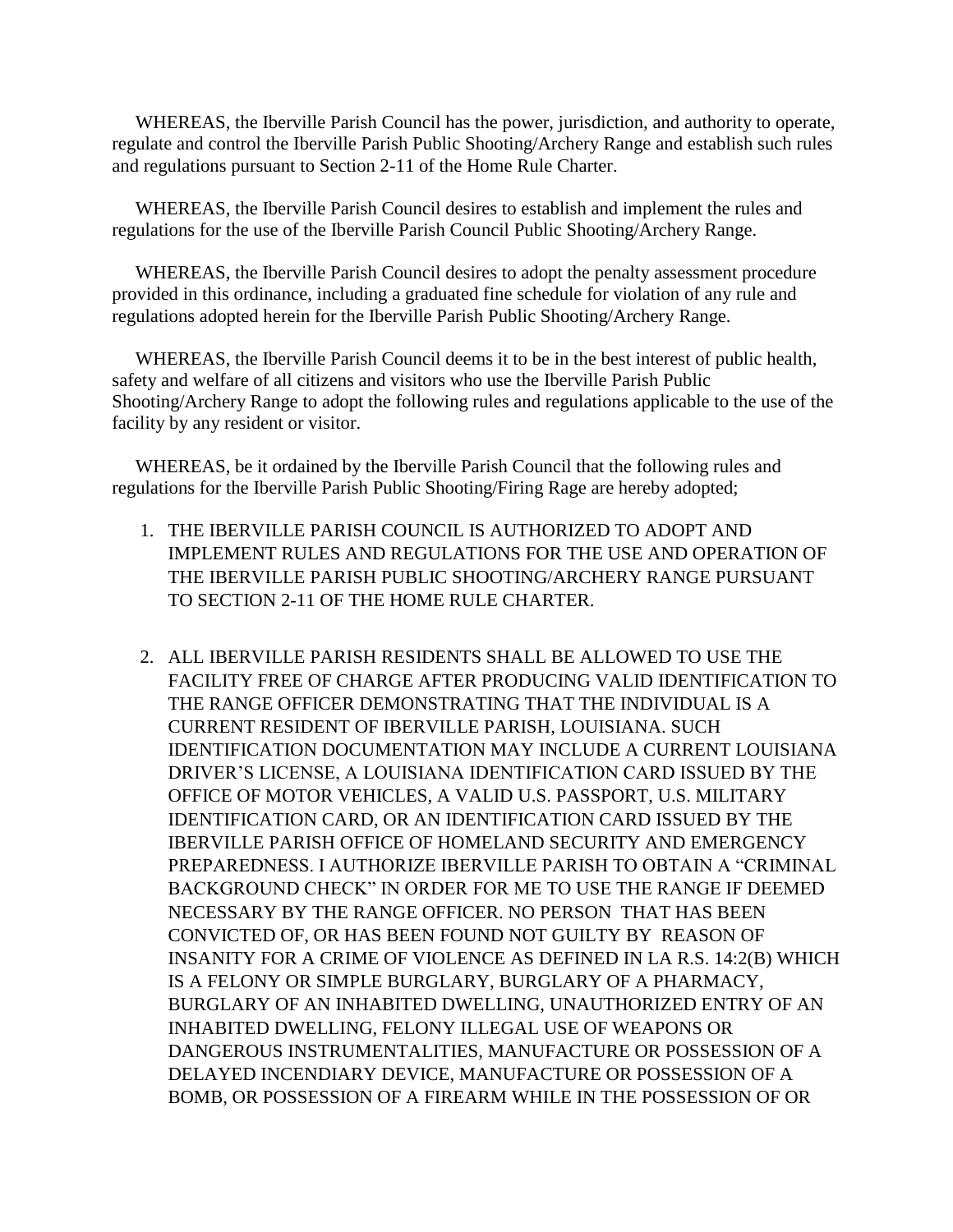DURING THE SALE OR DISTRIBUTION OF A CONTROLLED DANGEROUS SUBSTANCE, OR ANY VIOLATION OF THE UNIFORM CONTROLLED DANGEROUS SUBSTANCE LAW WHICH IS A FELONY, OR ANY CRIME WHICH IS DEFINED AS A SEX OFFENSE IN LA R.S. 15:541, OR ANY CRIME DEFINED AS AN ATTEMPT TO COMMIT ONE OF THE ABOVE ENUMERATED OFFENSES UNDER THE LAWS OF THIS STATE, OR WHO HAS BEEN CONVICTED UNDER THE LAWS OF ANY OTHER STATE OR OF THE UNITED STATES OR OF ANY FOREIGN GOVERNMENT OR COUNTRY OF A CRIME WHICH, IF COMMITTED IN LOUISIANA, WOULD BE ONE OF THE ABOVE ENUMERATED CRIMES TO POSSESS A FIREARM. ANY SUCH CONVICTION SHALL PREVENT A USER FROM UTILIZING THE FACILITY FOR A PERIOD OF TEN (10) YEARS FROM THE DATE OF COMPLETION OF SENTENCE, PROBATION, PAROLE, SUSPENSION OF SENTENCE OR DISCHARGE FROM A MENTAL INSTITUTION BY A COURT.

- 3. ALL SHOOTERS, ARCHERS AND GUESTS SHALL CHECK IN AT THE RANGE OFFICE PRIOR TO USE OF THE RANGE AND BEFORE DEPARTING ALL INDIVIDUALS MUST ALSO CHECK OUT AT THE RANGE OFFICE.
- 4. APPROVED EYE AND EAR PROTECTION ARE REQUIRED ON THE FIRING LINE.
- 5. ALL SHOOTERS UNDER THE AGE OF SEVENTEEN (17) SHALL BE ACCOMPANIED BY ADULT (SOMEONE 18 YEARS OR OLDER).
- 6. ALL PERSONS ON THE PREMISES OF THE FACILITY SHALL PROMPTLY OBEY ALL RANGE OFFICER COMMANDS.
- 7. PERSONS DRINKING OR UNDER THE INFLUENCE OF ALCOHOL OR DRUGS AS DETERMINED BY THE RANGE OFFICER SHALL NOT BE PERMITTED ON THE RANGE FACILITY.
- 8. SMOKING IS PROHIBITED AT THE FACILITY, EXCEPT IN THE DESIGNATED SMOKING AREA ONLY.
- 9. LITTERING IS PROHIBITED AT THE FACILITY.
- 10. ANY PERSON USING THE FACILITY WHO DAMAGES OR DESTROYS ANY RANGE PROPERTY SHALL BE LIABLE FOR THE REPAIR OR REPLACEMENT OF DAMAGED OR DESTROYED PROPERTY.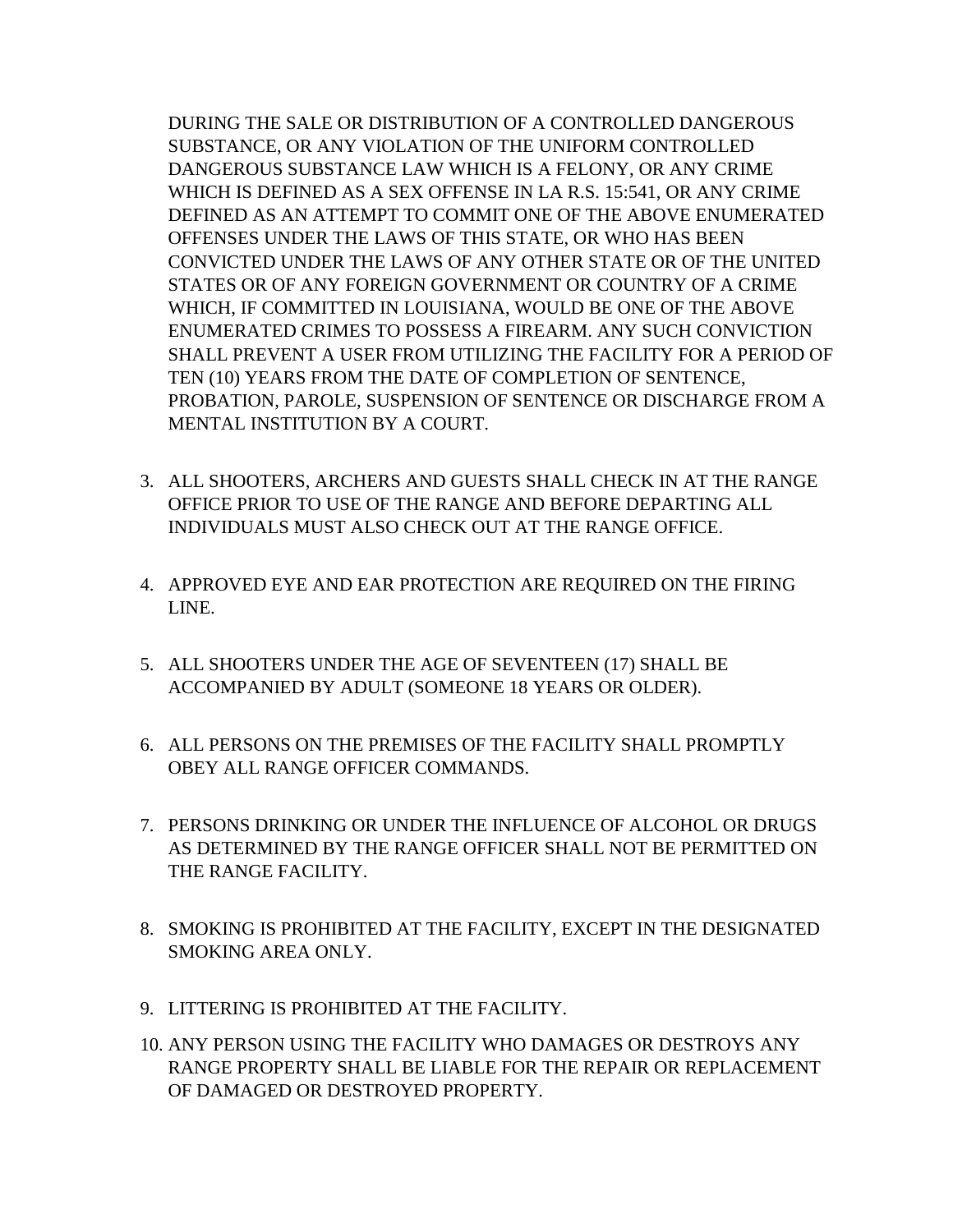- 11. ALL FIREARMS AND AMMUNITION ARE SUBJECT TO INSPECTION BY ANY RANGE OFFICER AT ANY TIME. TRACER, ARMOR PIERCING, INCENDIARY OR ANY OTHER EXCESSIVELY DESTRUCTIVE AMMUNITION IS PROHIBITED.
- 12. NO PETS ARE ALLOWED ON ANY PART OF THE RANGE PREMISES, EXCEPT FOR SERVICE ANIMALS.
- 13. FIREARMS SHALL NOT BE HANDLED OR FIRED WHILE ANYONE IS DOWN RANGE, AND THIS INCLUDES SETTING UP OR PACKING UP YOUR GEAR.
- 14. ANY NON-RESIDENT WHO DESIRES TO USE THE FACILITY SHALL PAY A DAILY FEE OF TWELVE DOLLARS (\$12.00), AND SHALL BE PROVIDED A RECEIPT UPON PAYMENT OF THE FEE.
- 15. TREAT ALL GUNS AS IF THEY ARE LOADED, AND ALWAYS KEEP THE MUZZLE POINTED IS A SAFE DIRECTION AND KEEP YOUR FINGER OFF THE TRIGGER UNTIL THE SIGHTS ARE ON TARGET AND YOU ARE READY TO FIRE. ALL UNCASED WEAPONS ARE TO BE CARRIED, UNLOADED, WITH THE MUZZLE POINTED UP OR DOWN AND SHALL HAVE ACTION OPEN WHEN NOT ON THE FIRING LINE.
- 16. ALWAYS BE SURE OF YOUR TARGET AND WHAT IS BEHIND YOUR TARGET.
- 17. FAILURE TO OBEY A RANGE OFFICER IS A MAJOR SAFETY VIOLATION AND MAY RESULT IN FINES AND/OR IMMEDIATE EXPULSION FROM THE FACILITY.
- 18. FIREARMS SHALL ONLY BE LOADED ON THE FIRING LINE, NO EXCEPTIONS.
- 19. ANY TOY GUN OR BB/PELLET GUN ARE TO BE TREATED AS REAL FIREARMS AND PERSONS HANDLING SUCH ARMS SHALL COMPLY WITH ALL RANGE RULES AND REGULATIONS.
- 20. FULLY AUTOMATIC FIRE IS PROHIBITED ON THE RANGE. CONTROLLED, SEMI-AUTOMATIC RAPID FIRE IS PERMITTED AFTER APPROVAL BY THE RANGE OFFICER WITH ALL BULLETS STAYING ON YOU RESPECTIVE TARGET. SPRAYING THE BERM WITH SEMI-AUTO RAPID FIRE WILL NOT BE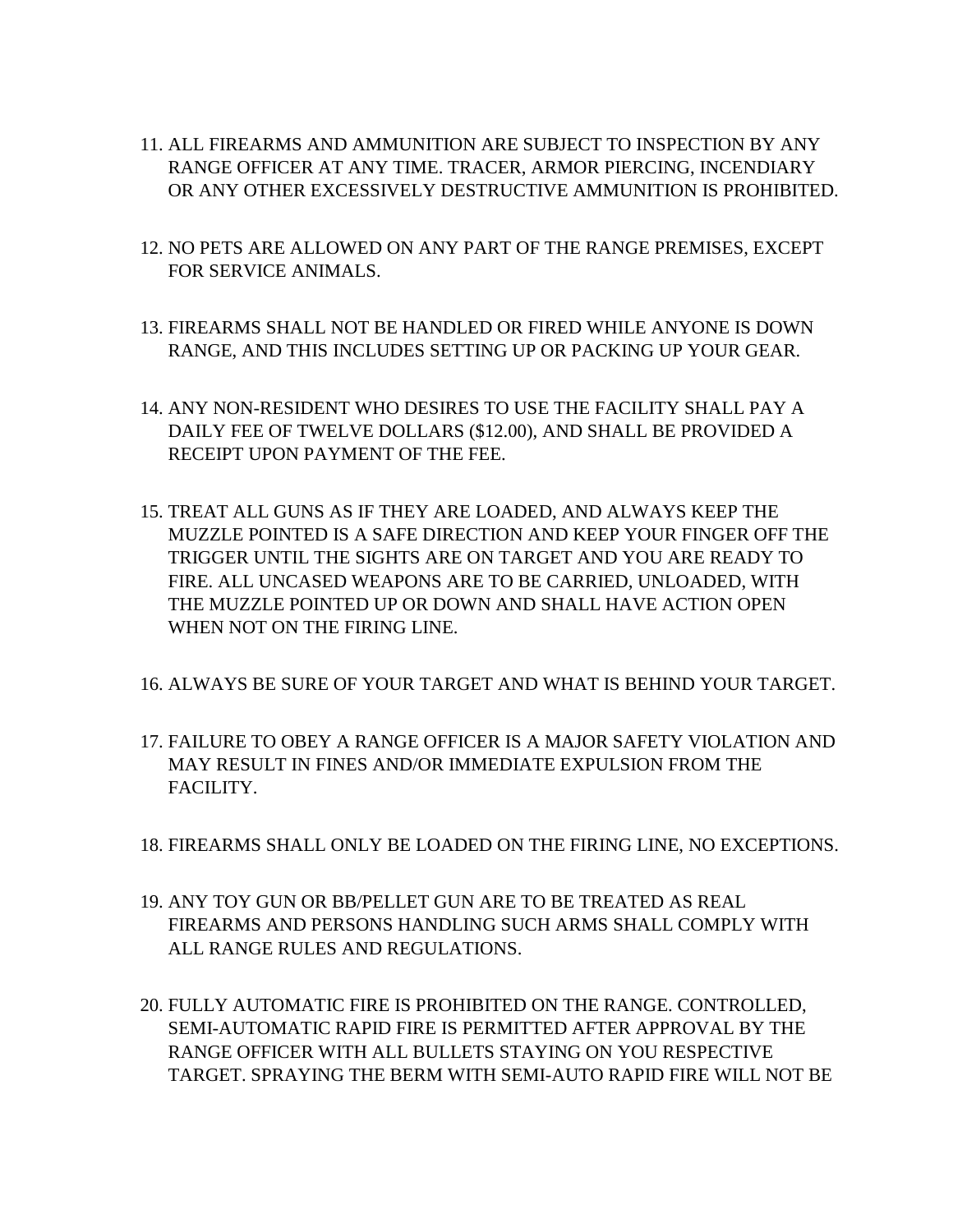PERMITTED, AND ANY VIOLATION WILL RESULT IN EXPULSION FROM THE RANGE.

- 21. THE RANGE MAY TEMPORARILY CLOSE AT THE DISCRETION OF THE RANGE OFFICER DUE TO PENDING WEATHER, INCLUDING LIGHTNING AND WILL REMAIN CLOSED UNTIL 15 MINUTES AFTER THE LAST STRIKE.
- 22. THE COMMAND "CEASE FIRE" SHALL BE OBSERVED IMMEDIATELY, NO MATTER WHO SAYS IT, ANYONE MAY CALL A CEASE FIRE. ALL SHOOTERS SHALL IMMEDIATELY CLEAR THEIR FIREARM AND STEP BEHIND THE FIRING LINE, UNTIL "ALL CLEAR" IS GIVEN BY THE RANGE OFFICER. ANYONE CAN CALL "CEASE FIRE" IF THEY SEE AN UNSAFE OR POTENTIALLY DANGEROUS SITUATION ON THE RANGE.
- 23. TARGETS: USE ONLY TARGETS SOLD BY THE PARISH.
- 24. ALL SHOOTERS ABOVE GROUND LEVEL MUST BE EQUIPPED AND PROPERLY TIED OFF WITH A SAFETY HARNESS.
- 25. ARROWS ARE TO HAVE FIELD TIPS TO BE SHOT ON PREMISES. (NO BROAD HEADS OR HUNTING TIPS).
- 26. NEVER AIM BOW IN ANY DIRECTION EXCEPT TOWARDS TARGET.
- 27. CROSS BOWS ARE TO REMAIN UNLOADED UNTIL READY TO FIRE.
- 28. ALWAYS KEEP FINGER OFF TRIGGER UNTIL READY TO FIRE.
- 29. ALL SHOOTERS ARE RESPONSIBLE FOR THEIR OWN EQUIPMENT WHILE ON THE COMPLEX.
- 30. ALL PERSONS WHO USE THE RANGE SHALL REVIEW THESE RULES AND REGULATIONS AND SIGN AN ACKNOWLEDGEMENT THAT THEY HAVE READ AND AGREE TO ABIDE BY THE RULES AND REGULATIONS.
- 31. ANY PERSON VIOLATING ANY RANGE REGULATION SET FORTH HEREIN SHALL BE ASSESSED A CIVIL FINE OF FIVE HUNDRED DOLLARS (\$500.00) FOR SUCH VIOLATION. IF WITHIN A TWELVE (12) MONTH PERIOD AFTER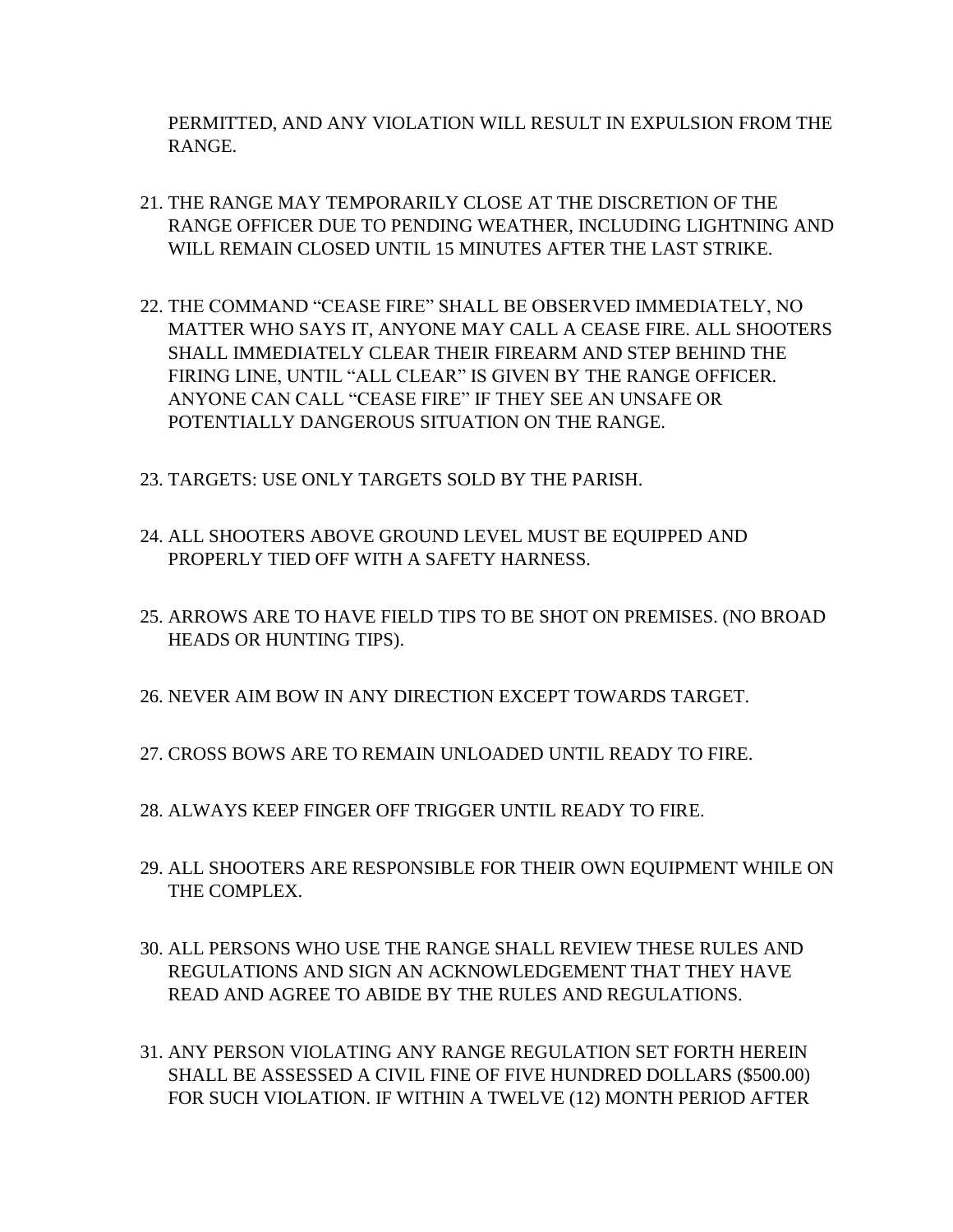RECEIVING A VIOLATION, THE SAME INDIVIDUAL VIOLATES THE SAME RULE OR REGULATION A CIVIL FINE OF ONE THOUSAND DOLLARS (\$1000.00) SHALL BE ASSESSED. THE VIOLATOR SHALL NOT BE ALLOWED TO USE THE RANGE UNTIL THE CIVIL FINE IS PAID TO THE IBERVILLE PARISH COUNCIL. ANY SUBSEQUENT VIOLATIONS SHALL RESULT IN THE USER BEING BANNED FROM USING THE RANGE FOR A PERIOD OF TIME NOT TO EXCEED ONE (1) YEAR. ALL CIVIL PENALTIES MAY BE APPEALED TO THE IBERVILLE PARISH ADMINISTRATIVE LAW HEARING OFFICER WITHIN THIRTY (30) DAYS OF THE ISSUANCE OF THE VIOLATION BY THE RANGE OFFICER.

### 32. BUMP STOCKS AND/OR MODIFICATIONS TO GUNS ARE PROHIBITED.

## 33. IBERVILLE PARISH COUNCIL RESERVES THE RIGHT TO REFUSE SERVICE ANY ANYTIME.

WHEREAS, this ordinance shall be effective upon its final adoption for the immediate preservation of public safety due to safety and security concerns regarding public use of the IBERVILLE PARISH COUNCIL SHOOTING/ARCHERY RANGE facility.

The foregoing ordinance which was previously introduced at the meeting of the Iberville Parish Council on June 18, 2019 and a summary thereof having been published in the official journal on July 18, 2019 the public hearing on this ordinance held on the 23<sup>rd</sup> day of July, 2019, at 6:00 p.m., in the Council Meeting Room, 58050 Meriam Street, Plaquemine, Louisiana, was brought up for final passage with a motion by Councilman Kelley, and seconded by Councilman Bradford, having been duly submitted to a vote, the ordinance was duly adopted by the following yea and nay vote on roll call:

YEAS: Taylor, Ourso, Dominique, Jackson, Smith, Arnold, Bradford, Kelley, Vallet, Morgan. NAYS: None. ABSTAIN: None. ABSENT: Lewis, Markins.

The ordinance was declared adopted by the Chairman on the 23<sup>rd</sup> day of July, 2019.

### **EMERGENCY ORDINANCE IPC# 012-19**

### **ORDINANCE TO PROVIDE FOR OVERWEIGHT/OVERSIZE LOAD TRANSPORT PERMIT(S) ON PARISH ROADWAYS AND TEMPORARY USE OF C.M. (MIKE) ZITO CENTER FOR OFFLOADING/STORAGE OF OVERWEIGHT/OVERSIZE VESSELS**

 WHEREAS, it is necessary for the Iberville Parish Council to develop an oversize and/or overweight load permit to protect the integrity of Parish roadways/bridges and infrastructure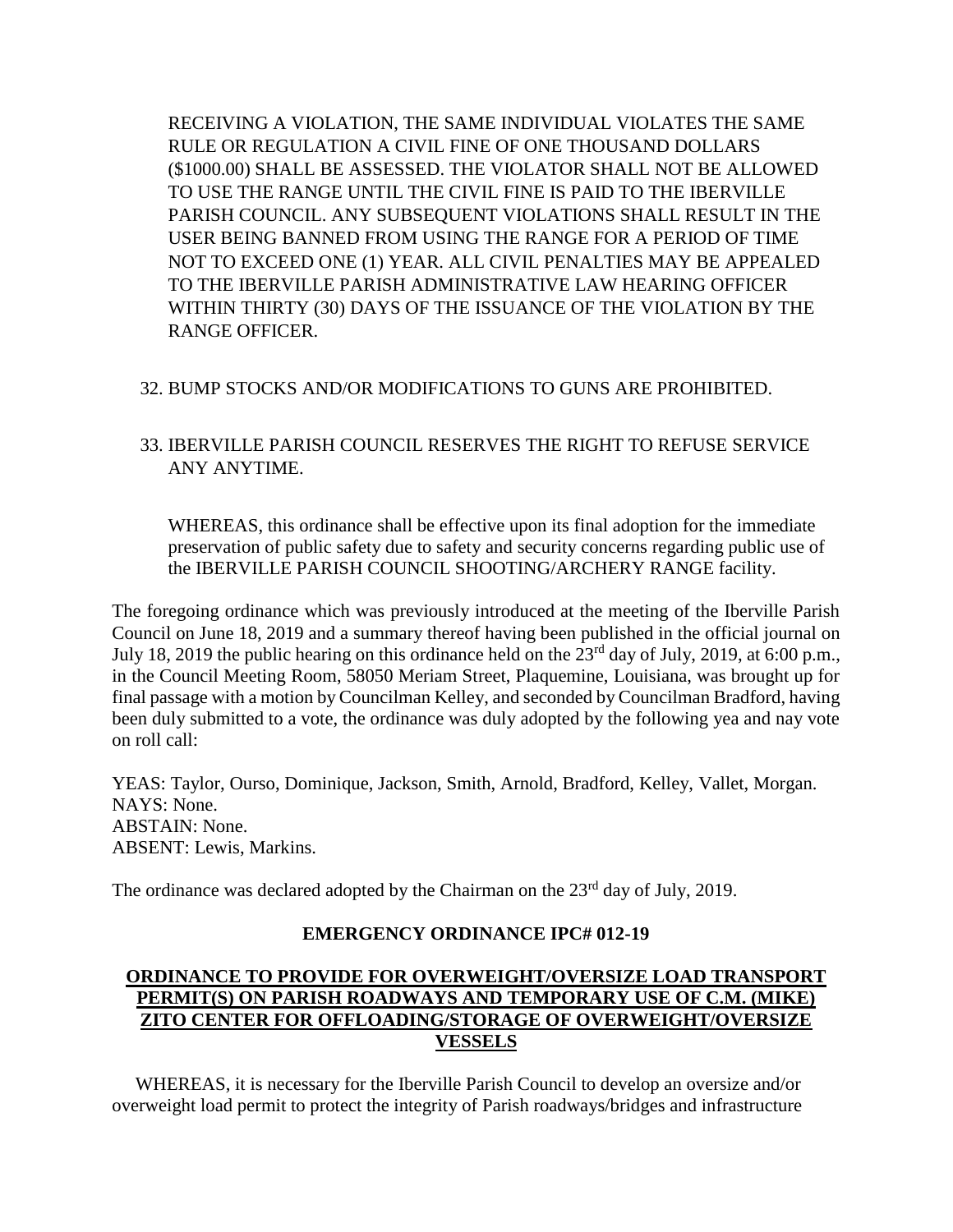along the transportation route. It is the policy of the Iberville Parish Council to give utmost consideration to the safety and convenience of the general motoring public, residents and roadways of the Parish system. The Parish will strive to protect the public from hazards and unnecessary inconvenience and to protect its public roadways.

 WHEREAS, an overweight/oversize load shall apply when the vehicle and/or load meets or exceeds any one of the following:

- 1) Width: *TEN (10) FEET SIX (6) INCHES*
- 2) Length: *SIXTY FIVE (65) FEET*
- 3) Height: *THIRTEEN (13) FEET SIX (6) INCHES*
- 4) Weight: *EIGHTY THOUSAND (80,000) POUNDS*

 WHEREAS, all applicants seeking a Parish overweight/oversize load transport permit shall complete an application to the Iberville Parish Council and deliver the application and all attachments and requested information to:

Office of Parish President, Iberville Parish Council, 23405 Church Street, Plaquemine, Louisiana 70765. The required application for permit is attached to this ordinance and incorporated by reference.

 WHEREAS, all travel with overweight/oversize loads shall be restricted to daylight hours only and on roadways where traffic is heavy during certain hours, it may be necessary to further restrict the movement to certain hours of the day or to certain days of the week. Travel of overweight/oversize loads may be restricted during times of severe inclement weather or during the "school year" if such transport would interfere with the intake and release of students on the move date.

 *WHEREAS, the applicant (transporter) shall certify to the Iberville Parish Council that any transport of an overweight/oversize load shall not interrupt any utility service, including, electrical service, telecommunication service, water/gas service to the residents and business entities located along the approved transportation route. Under no circumstance shall electrical service to residential areas or businesses be temporarily shut off due to a move associated with an overweight/oversize vessel or equipment.* 

 WHEREAS, all applicants seeking a special use permit for the temporary use of the C.M. (Mike) Zito Center for temporary storage of any vessel or equipment shall complete the special use application & rental agreement attached hereto and incorporated by reference.

 WHEREAS, the Parish President shall designate a professional engineer to review each application for overweight/oversize transport(s) submitted by any applicant and applicant shall provide the engineer with all necessary and requested information he/she deems necessary prior to issuance of any

Overweight/oversize transport(s) permit.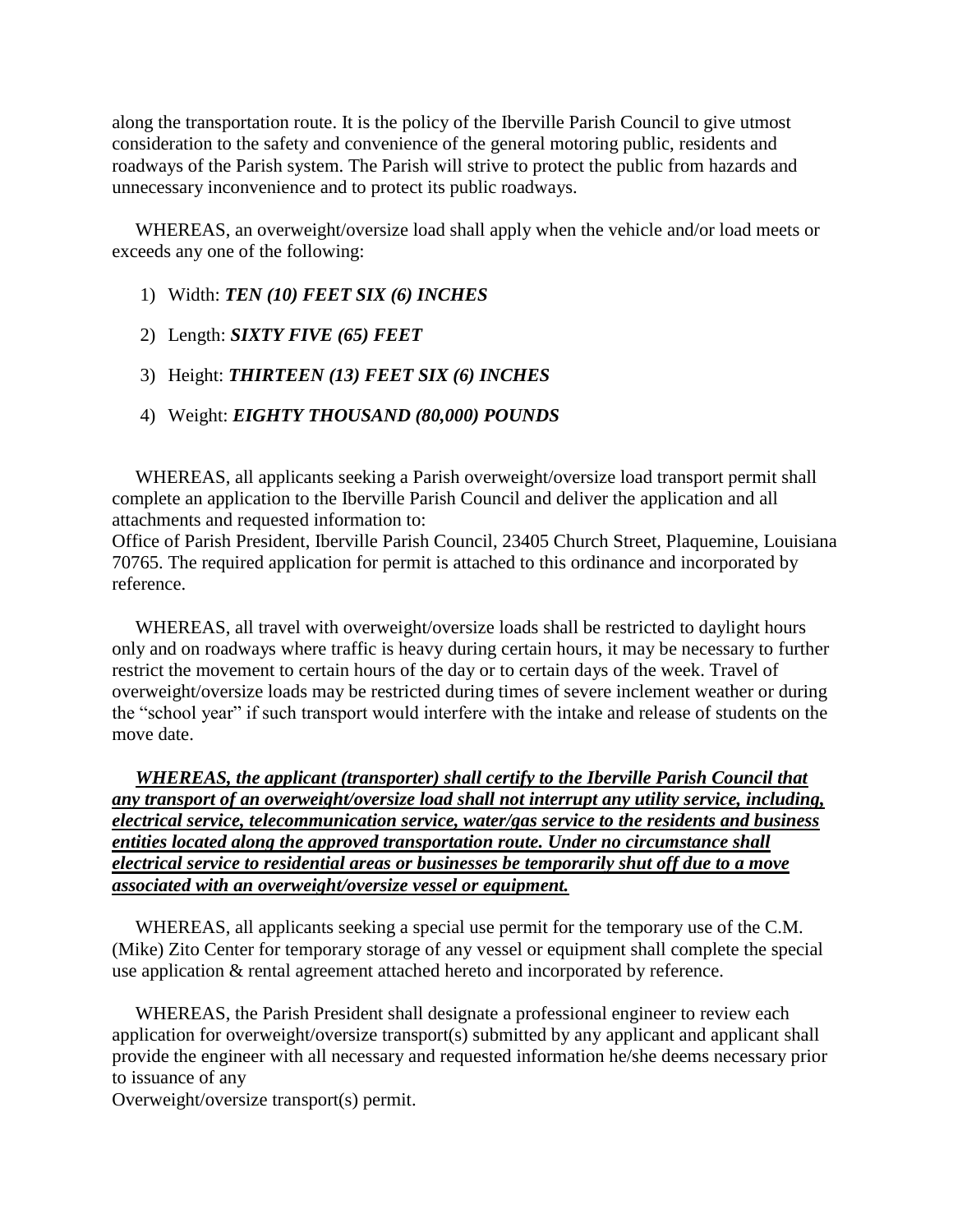WHEREAS, all required insurance and bonds in the amount of One Million Dollars (\$1,000,000.00) necessary for the issuance of an

Overweight/oversize load transport(s) shall be issued in favor of the Iberville Parish Council, Office of Parish President, P.O. Box 389, Plaquemine, LA 70765, and shall be received prior to the issuance of any permit.

 WHEREAS, the permittee of the overweight/oversize load shall pay for the following Parish costs related to a permit, including but not restricted to the following:

- 1) The permit issuance fee as stated on Exhibit "A" attached to this ordinance and incorporated by reference.
- 2) All engineering fees, inspection fees, and testing fees associated with Parish roads/bridges that will be utilized for the transport of the overweight/oversize haul
- 3) Repairing or restoring the parish road(s) and all damages to any appurtenant structure, including utilities, as they were before permittee's travel
- 4) Replacement or repair to any traffic signal, sign or device damages during the travel
- 5) Removing or remedying any hazardous condition created by the transport while traveling along a parish roadway or parish bridge.

 WHEREAS, this ordinance shall be adopted as an emergency ordinance to take effect in accordance with the Home Rule Charter and shall further be subject to public hearing at the public meeting to be held on August 20, 2019 at 6:00 P.M.

WHEREAS, the above ordinance was adopted as an emergency ordinance this 23<sup>rd</sup> day of July, 2019 and further to be presented for a public hearing on August 20, 2019, by the following vote on roll call:

 The foregoing ordinance was introduced as an emergency ordinance at the meeting of the Iberville Parish Council on July 23, 2019, at 6:30 p.m., in the Council Meeting Room, 58050 Meriam Street, Plaquemine, Louisiana, was brought up for emergency passage with a motion by Councilman Jackson, and seconded by Councilman Taylor, having been duly submitted to a vote, the ordinance was duly adopted by the following yea and nay vote on roll call:

YEAS: Taylor, Ourso, Dominique, Jackson, Smith, Arnold, Bradford, Kelley, Vallet, Morgan. NAYS: None. ABSTAIN: None. ABSENT: Lewis, Markins.

The ordinance was declared adopted by the Chairman on the 23<sup>rd</sup> day of July, 2019.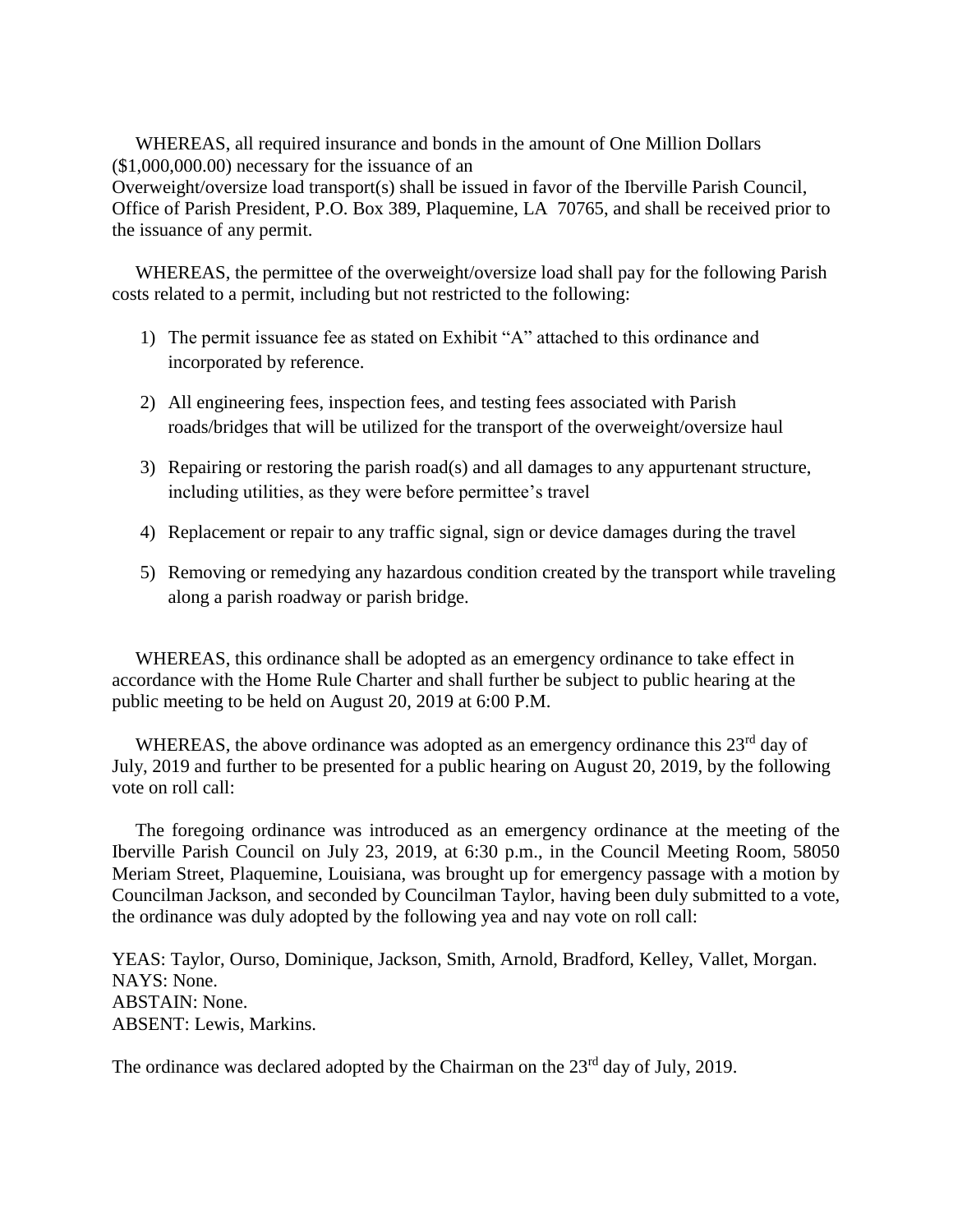#### NEW BUSINESS

A) Introduction of Ordinances

The following ordinances were introduced by Mr. Songy:

1) Ordinance to amend Article 5, Section B (1) and (2) of Ordinance Number 010-13 pertaining to flood damage prevention in the unincorporated areas of Iberville Parish, Louisiana

Upon a motion by Councilman Kelley, seconded by Councilman Jackson, it was moved that a public hearing be held on Tuesday, August 20, 2019 at 6:00 p.m. on the introduced ordinance.

The motion having been duly submitted to a vote, was duly adopted by the following yea and nay votes on roll call:

YEAS: Taylor, Ourso, Dominique, Jackson, Smith, Arnold, Bradford, Kelley, Vallet, Morgan. NAYS: None. ABSTAIN: None. ABSENT: Lewis, Markins.

The motion was declared adopted by the Chairman on July 23, 2019.

2) Ordinance to provide for Overweight/Oversize Load Transport Permit(s) on parish roadways and temporary use of C.M. (Mike) Zito Center for offloading/storage of overweight/oversize vessels

Upon a motion by Councilman Kelley, seconded by Councilman Jackson, it was moved that a public hearing be held on Tuesday, August 20, 2019 at 6:00 p.m. on the introduced ordinance.

The motion having been duly submitted to a vote, was duly adopted by the following yea and nay votes on roll call:

YEAS: Taylor, Ourso, Dominique, Jackson, Smith, Arnold, Bradford, Kelley, Vallet, Morgan. NAYS: None. ABSTAIN: None. ABSENT: Lewis, Markins.

The motion was declared adopted by the Chairman on July 23, 2019.

#### RESOLUTION COMMITTEE REPORT

The Resolution Committee met on Tuesday, July 23, 2019 at 6:05 p.m., followed by the roll call with the following Resolution Committee Members only in attendance: Smith, Vallet, Arnold, Kelley, Morgan, Dominique.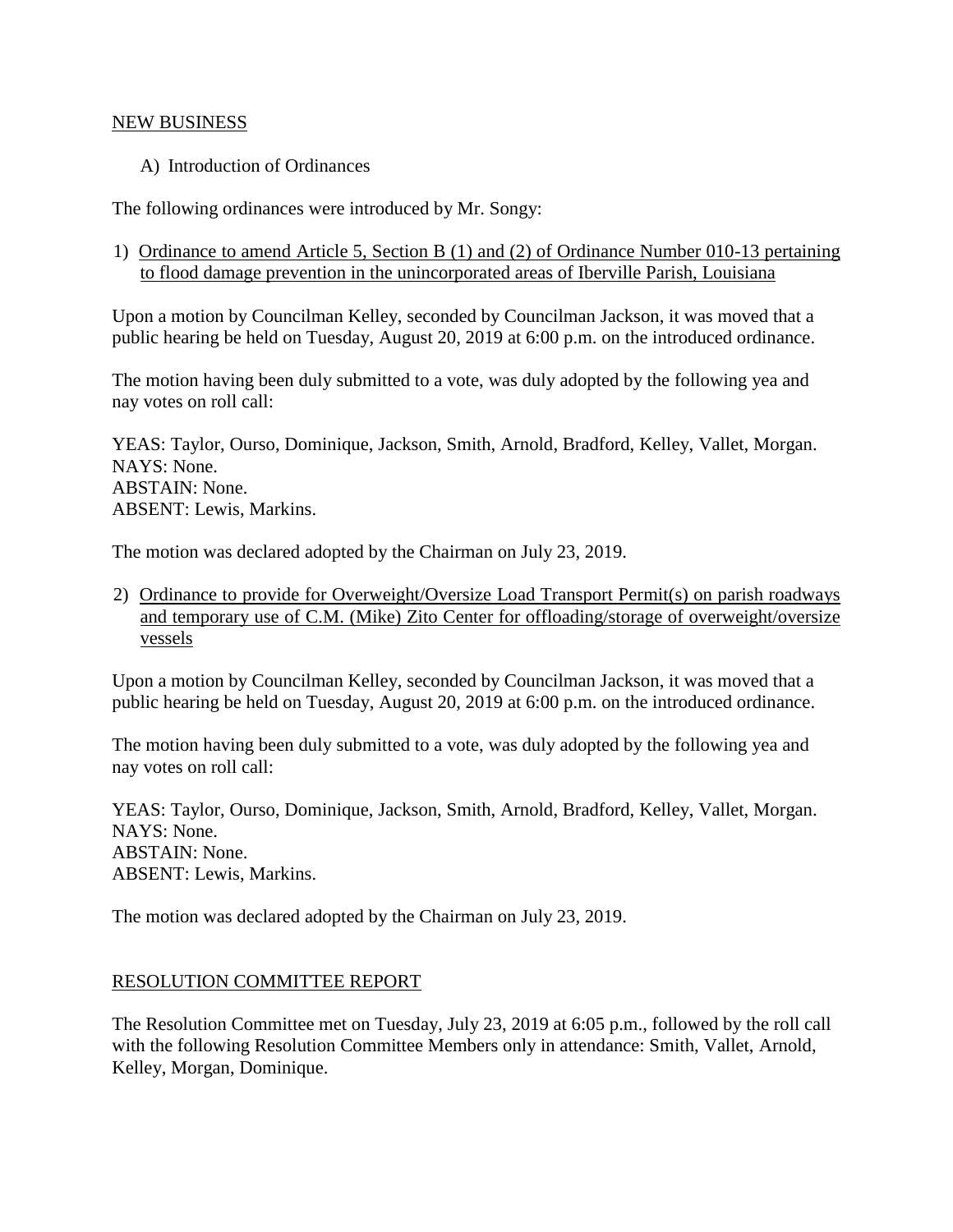Absent: Lewis, Markins, Jackson.

Councilman Jackson is now present after the roll call.

The following resolutions were read aloud by Mr. Songy:

- A) Resolution to of the Iberville Parish Council approving Ohmstede for participation in LA Industrial Tax Exemption Program
- B) Resolution of the Iberville Parish Council approving SNF-Flopam for participation in LA Industrial Tax Exemption Program

Mr. Paul West, the Site Manager for SNF- Flopam came before the Council to speak on behalf of the company. He discussed the history of the plant and its impact on the community. Once the ITEP rolls off, SNF-Flopam will be paying about \$2.5 million a year in sales tax. Mr. West answered questions from the Council members regarding the hiring process.

Council Chairman Jewell called for anyone wanting to make public comments to register with the Clerk. The following four individuals registered to speak: Rodney Wilson, Pat Ishmael, Nick Johnson, and Isaac "Ike" Jackson, Jr.

Mr. Rodney Wilson, Mr. Pat Ishmael, and Mr. Nick Johnson came before the Council to speak in favor of the resolution approving SNF-Flopam to participate in the the LA Industrial Tax Exemption Program. Mr. Nick Johnson, representing TJC Group read aloud a letter of support from Ms. Linda Johnson in favor of this resolution for SNF. Ms. Johnson states in her letter that she has worked closely with both SNF and TJC Group on a program that SNF implemented to hire and train local residents.

Mr. Isaac "Ike" Jackson, Jr. registered to speak for and against both resolutions. Mr. "Ike" Jackson stated he is against the Council approving these resolutions without him explaining RS 30:51 Prescription of penalties.

Mr. Tim Lawson, representing Ohmstede came before the Council to speak. He too discussed the history of the plant and its impact on the community. He stated he is personally involved in the hiring process for Ohmstede and they try hard to hire local residents. He thanked the Council for allowing the company to operate in Iberville Parish for the last 50 years.

Councilman Kelley made a recommendation to forward the resolutions to the regular meeting, seconded by Councilman Arnold. The recommendation having been duly submitted to a vote was duly adopted by the following yea and nay votes on roll call by Resolution Committee Members only:

YEAS: Smith, Vallet, Arnold, Kelley, Jackson, Morgan, Dominique. NAYS: None. ABSTAIN: None. ABSENT: Lewis, Markins.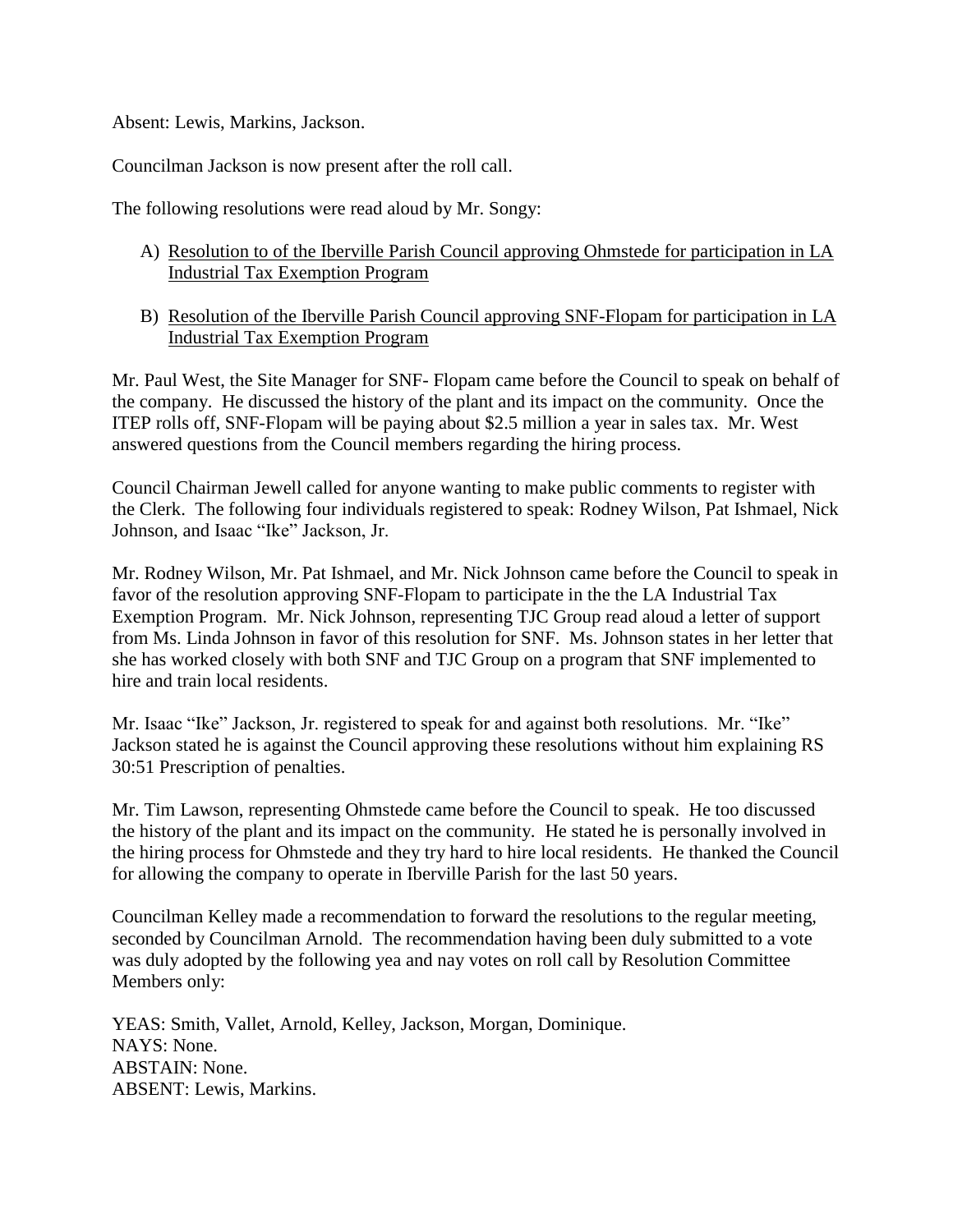The recommendation was declared adopted by the Chairman to forward this item to the regular meeting.

#### During the Regular Meeting:

Mr. Isaac "Ike" Jackson, Jr. came back before the Council to speak during the regular meeting prior to action taken on the following resolutions. Mr. Isaac "Ike" Jackson, Jr. registered to speak for and against both resolutions. Mr. "Ike" Jackson stated he is against the Council approving these resolutions without him explaining RS 30:51 Prescription of penalties.

#### **RESOLUTION IPC# 2019-007**

## **RESOLUTION OF THE IBERVILLE PARISH COUNCIL APPROVING OHMSTEDE, LTD. FOR PARTICIPATION IN THE INDUSTRIAL TAX EXEMPTION PROGRAM AT ST. GABRIEL, LA.**

The following resolution was introduced by Councilman Smith, and seconded by Councilman Taylor.

WHEREAS, Article 7, Section 21 (F) of the Louisiana Constitution, pursuant to the provisions of the Administrative Procedure Act, R.S. 49:950 et seq., and R.S. 36:104 provides for the Board of Commerce and Industry ("BCI"), with the approval of the Governor, to approve contracts for the exemption of ad valorem taxes of a new manufacturing establishment or an addition to an existing manufacturing establishment, on such terms and conditions as the board, with the approval of the Governor, deems in the best interest of the state; and

WHEREAS, OHMSTEDE LTD. has applied for an Industrial Tax Exemption ("ITE") and has approval of the BCI for a contract granting that exemption; and

WHEREAS, ITE contracts should be premised upon job and payroll creation at new or expanded manufacturing plants or establishments, and that the percentage of exemption be 80% for a term of five years, renewable for an additional term of five years from ad valorem taxes in accordance with guidance received from the Secretary of Economic Development and concurred in by the appropriate parish and/or municipal council, school board, and sheriff; and

THEREFORE, BE IT RESOLVED, upon consideration of the foregoing and the public discussion held this day, that the IBERVILLE PARISH COUNCIL approves the terms of the Industrial Tax Exemption contract (the Cooperative Endeavor Agreement between the State of Louisiana, the Louisiana Department of Economic Development, and OHMSTEDE LTD.) to the Industrial Tax Exemption contract between the Board of Commerce and OHMSTEDE LTD. with respect to the service facility located in ST. GABRIEL, LOUISIANA based on the following conditions:

### **A. Performance Objectives/Job Creation Requirements 23 New Permanent Job at the Manufacturing Facility**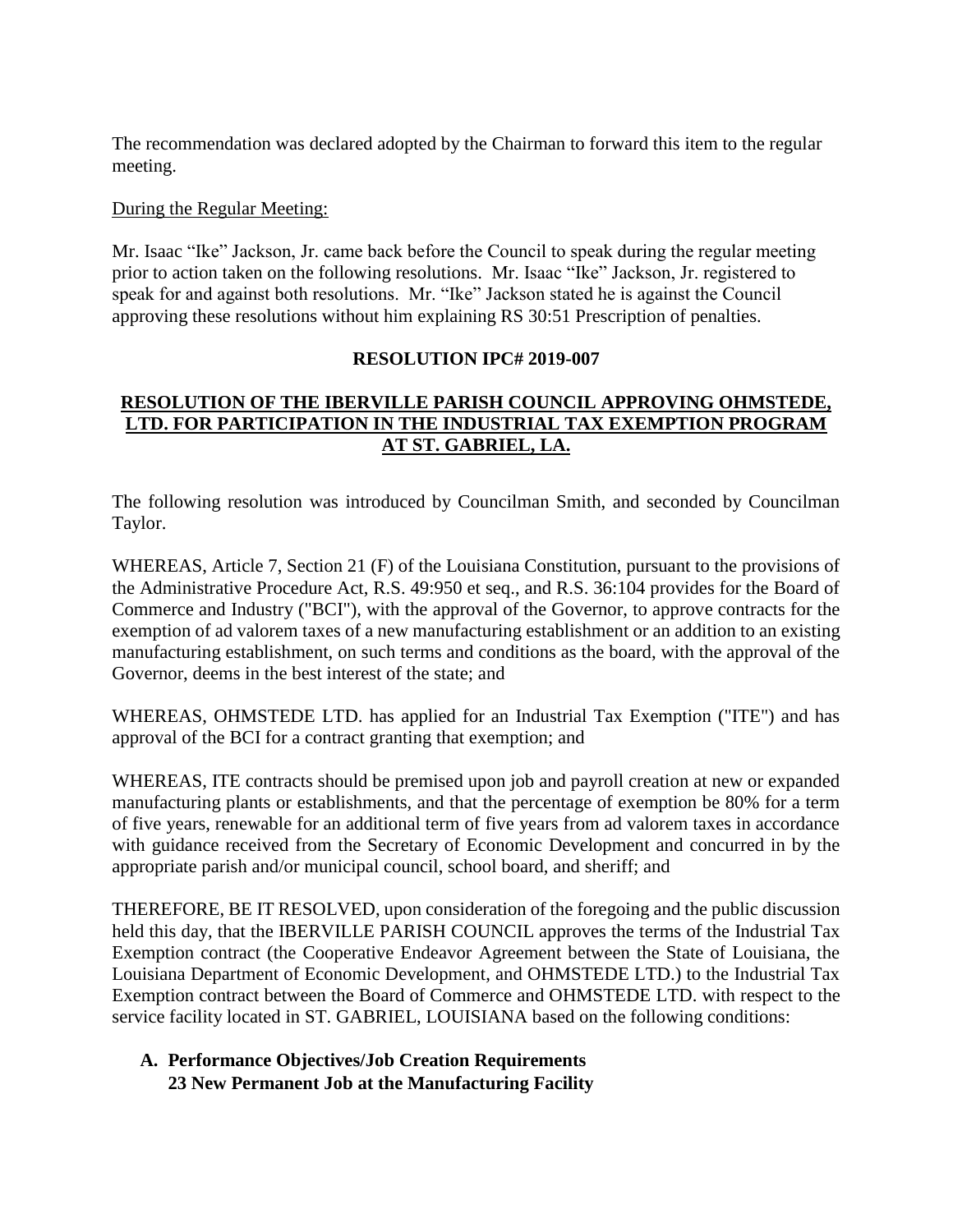### **\$10,029,209.00 in Capital Expenditures**

## **B. Industrial Tax Exemption of Iberville Parish Ad Valorem Taxes**

In the event that OHMSTEDE LTD. fails to complete its project, or fails timely meet its performance objectives and/or job creation requirements, including but not limited to the retention or creation of the number of jobs or the achieving or maintaining of payroll amounts within the time and for the term agreed, as specified in its award agreement; if OHMSTEDE LTD. ceases its operations, reduces its employment numbers or payroll amounts to less than 90% of the requires amounts; such shall constitute a default under the award agreement, and LED and IBERVILLE PARISH COUNCIL shall retain all rights to modify the terms and conditions of the incentive.

The IBERVILLE PARISH COUNCIL further authorizes the Louisiana Department of Economic Development, on behalf of the Board of Commerce and Industry, to include this resolution to the Industrial Tax Exemption Contract between the Board of Commerce and Industry and OHMSTEDE LTD.

THEREFORE, BE IT FURTHER RESOLVED by the IBERVILLE PARISH COUNCIL that a copy of this resolution shall be forwarded to the Louisiana Department of Economic Development.

The above resolution was duly adopted in regular session on this 23<sup>rd</sup> day of July, 2019 by the following votes on roll call:

YEAS: Taylor, Ourso, Dominique, Jackson, Smith, Arnold, Bradford, Kelley, Vallet, Morgan. NAYS: None. ABSTAIN: None. ABSENT: Lewis, Markins.

The resolution was declared adopted by the Chairman on the 23<sup>rd</sup> day of July, 2019.

## **RESOLUTION IPC# 2019-008**

### **RESOLUTION OF THE IBERVILLE PARISH COUNCIL APPROVING SNF FLOPAM FOR PARTICIPATION IN THE INDUSTRIAL TAX EXEMPTION PROGRAM AT IBERVILLE PARISH**

The following resolution was introduced by Councilman Smith, and seconded by Councilman Taylor.

WHEREAS, Article 7, Section 21 (F) of the Louisiana Constitution, pursuant to the provisions of the Administrative Procedure Act, R.S. 49:950 et seq., and R.S. 36:104 provides for the Board of Commerce and Industry ("BCI"), with the approval of the Governor, to approve contracts for the exemption of ad valorem taxes of a new manufacturing establishment or an addition to an existing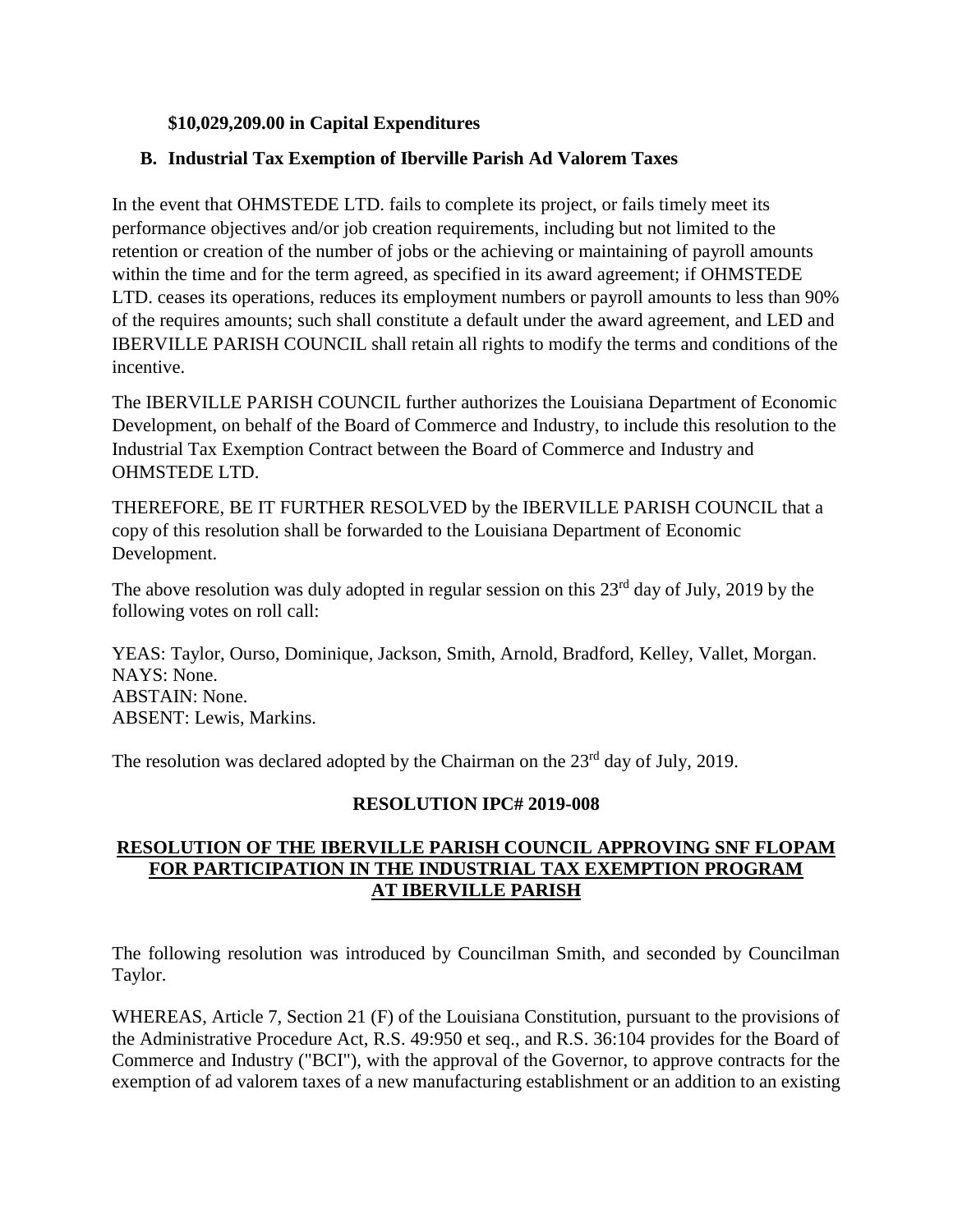manufacturing establishment, on such terms and conditions as the board, with the approval of the Governor, deems in the best interest of the state; and

WHEREAS, SNF FLOPAM has applied for an Industrial Tax Exemption ("ITE") and has approval of the BCI for a contract granting that exemption; and

WHEREAS, ITE contracts should be premised upon job and payroll creation at new or expanded manufacturing plants or establishments, and that the percentage of exemption be 80% for a term of five years, renewable for an additional term of five years from ad valorem taxes in accordance with guidance received from the Secretary of Economic Development and concurred in by the appropriate parish and/or municipal council, school board, and sheriff; and

THEREFORE, BE IT RESOLVED, upon consideration of the foregoing and the public discussion held this day, that the IBERVILLE PARISH COUNCIL approves the terms of the Industrial Tax Exemption contract (the Cooperative Endeavor Agreement between the State of Louisiana, the Louisiana Department of Economic Development, and SNF FLOPAM) to the Industrial Tax Exemption contract between the Board of Commerce and SNF FLOPAM with respect to the manufacturing plant located in IBERVILLE PARISH, LOUISIANA based on the following conditions:

## **A. Performance Objectives/Job Creation Requirements 110 New Permanent Job at the Manufacturing Facility**

**Up To \$375,000,000.00 in Capital Expenditures**

# **B. Industrial Tax Exemption of Iberville Parish Ad Valorem Taxes**

In the event that SNF FLOPAM fails to complete its project, or fails timely meet its performance objectives and/or job creation requirements, including but not limited to the retention or creation of the number of jobs or the achieving or maintaining of payroll amounts within the time and for the term agreed, as specified in its award agreement; if SNF FLOPAM ceases its operations, reduces its employment numbers or payroll amounts to less than 90% of the requires amounts; such shall constitute a default under the award agreement, and LED and IBERVILLE PARISH COUNCIL shall retain all rights to modify the terms and conditions of the incentive.

The IBERVILLE PARISH COUNCIL further authorizes the Louisiana Department of Economic Development, on behalf of the Board of Commerce and Industry, to include this resolution to the Industrial Tax Exemption Contract between the Board of Commerce and Industry and SNF FLOPAM.

THEREFORE, BE IT FURTHER RESOLVED by the IBERVILLE PARISH COUNCIL that a copy of this resolution shall be forwarded to the Louisiana Department of Economic Development.

The above resolution was duly adopted in regular session on this 23<sup>rd</sup> day of July, 2019 by the following votes on roll call:

YEAS: Taylor, Ourso, Dominique, Jackson, Smith, Arnold, Bradford, Kelley, Vallet, Morgan.